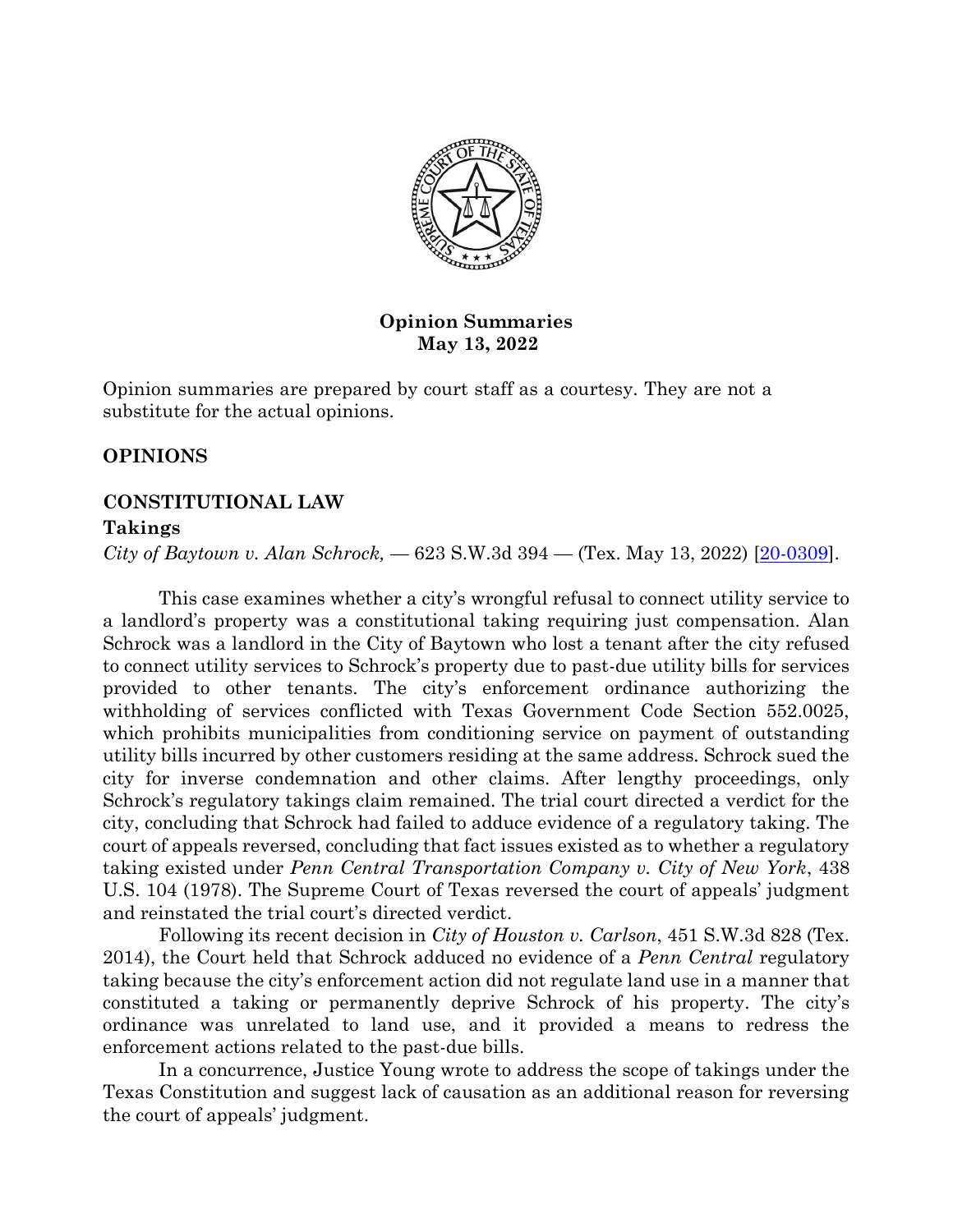### **STATUTE OF LIMITATIONS**

#### **Discovery Rule**

*Berry v. Berry, — S.W.3d —* (Tex. May 13, 2022) [\[20-0687\]](https://search.txcourts.gov/Case.aspx?cn=20-0687&coa=cossup)

This case concerned the statute of limitations and several issues of trust law. Laura and Marvin Berry owned a contracting company called Berry Contracting. They also owned a ranch called Flying Bull Ranch (Ranch). Berry Contracting and Berry family members used the Ranch for business and pleasure. Marvin and Laura had four sons—Kenneth, Dennis, Marvin G., and Allen. The parents transferred ownership of the Ranch to a limited partnership (Partnership). Each parent owned a 49% interest as limited partners. FB Ranch was the general partner, and the parents were managers of FB Ranch. The parents later transferred their limited partnership interest to the Berry Dynasty Trust (Trust). The four brothers were trustees of the Trust. The Trust Agreement states that the sons and their issue are "demand beneficiaries" of the Trust. After Marvin died Laura became the sole manager of FB Ranch. Laura also owned a company called Berry Ranches.

Kenneth was the president of Berry Contracting but resigned in 1998. For many years, Berry Contracting paid rent to the Partnership under an oral lease, but there was evidence that lease payments were not made in some years or were not made to the Partnership but were instead made to Berry Ranches. In March 2007 Berry Contracting and the Partnership executed a written lease for the first time. The lease was for an initial term of 25 years, renewable for up to 99 years. In December 2008, the lease was summarized in a Memorandum of Lease that was filed in the courthouse records.

For many years Kenneth had a hostile relationship with other family members and many lawsuits followed. In the pending suit, filed in 2016, Kenneth and his daughter Chelsea sued Kenneth's three brothers, FB Ranch, Berry Contracting, Berry Ranches, and Bay Limited, a subsidiary of Berry Contracting. The plaintiffs alleged that Berry Contracting did not pay for its use of the Ranch, that lease payments were wrongfully sent to the Berry Ranches and then re-routed to the brothers as "kickbacks;" that the rent under the lease was set at a below-market amount; and that the term of the lease was excessively long and in violation of the Partnership Agreement, which stated that leases could not exceed three years. The suit alleged that Kenneth's brothers, as trustees of the Trust, breached their fiduciary duties and that the other defendants aided and abetted such breaches. Kenneth sued as a beneficiary and trustee of the Trust and sued in a derivative capacity on behalf of the Partnership. Chelsea sued as a beneficiary of the Trust.

After the suit was filed, the defendants and other family members executed a Consent Agreement which provided for payment of \$440,000 in unpaid rent to the Partnership, a modification of the lease to a three-year term, and a statement that the claims in this suit were not in the best interest of the Trust and should not be further pursued.

The defendants filed a plea to the jurisdiction/motion to dismiss/motion for summary judgment asserting that Chelsea lacked standing to seek relief, and that Kenneth lacked standing to seek relief as a trustee or in a derivative capacity. The defendants also filed a motion for summary judgment asserting that all claims related to the lease were barred by limitations. The trial court granted the standing motion and granted summary judgment against Kenneth on the limitations motion. The court of appeals affirmed the rulings on standing and reversed the ruling on limitations.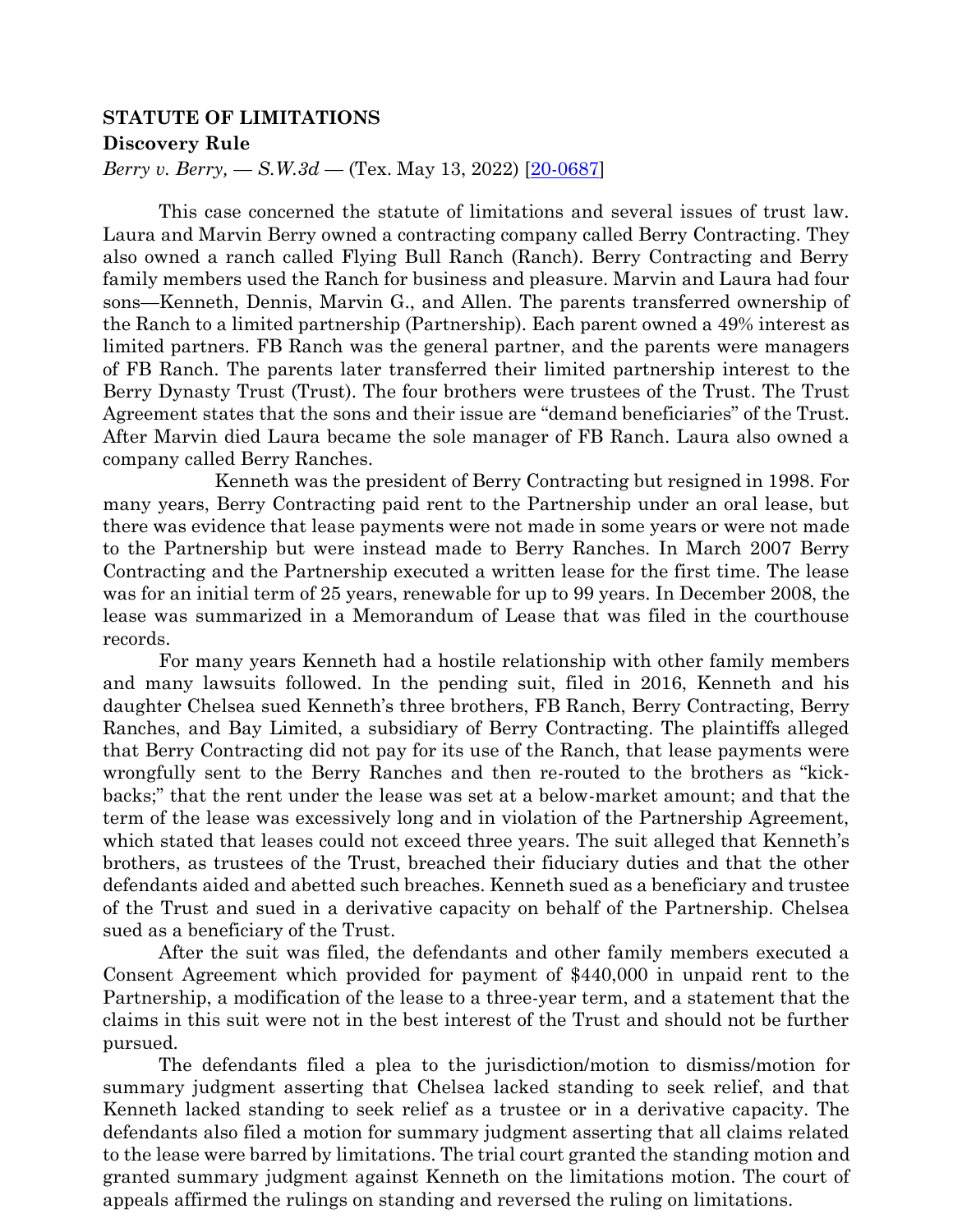The Supreme Court affirmed in part and reversed in part. It held that Kenneth's claims against his co-trustees for breach of fiduciary duty were barred by limitations, reasoning as follows. The suit was filed in 2016 and concerned inadequate lease payments during the 2000 to 2007 period. The statute of limitations is four years for breach of fiduciary duty and bars the claims unless they were tolled by the discovery rule. The discovery rule is a rare exception and tolls the limitations period until the plaintiff knew or should have known of facts that in the exercise of reasonable diligence would have led to the discovery of the injury. Whether the plaintiff "should have known" of facts is an objective inquiry as to whether the injury is "inherently undiscoverable." Under the facts presented, Kenneth's claims for breach of fiduciary duty were timebarred. The evidence showed that for many years he was aware that Berry Contracting had leased the Ranch. As a trustee of the Trust, he had a duty to stay informed about the assets of the Trust. He knew or should have known that lease payments were not being made to the Partnership. Further, he was charged as a matter of law with knowledge of the recorded Memorandum of Lease under section 13.002(1) of the Property Code. Although his status as a fiduciary is relevant to the discovery rule inquiry, that status did not altogether absolve him of an obligation to use reasonable diligence to discover an injury. His status as trustee, the highly adversarial nature of his relationship with his bothers, his actual knowledge of the oral lease, and the recorded instrument all compel the conclusion that Kenneth was not somehow lulled into inaction that should toll the running of limitations.

The Court separately held that Chelsea was authorized to bring suit under the Property Code. She was a beneficiary of the Trust with a sufficient interest in the outcome of the suit to qualify as a "interested person" entitled to maintain an action under the Property Code sections 111.004(2), 111.004(6), 111.004(7), and 115.011(a). Under terms of the Trust Agreement, Chelsea had a present financial interest in a share of contributions to the Trust, as well as a contingent interest in distributions should she outlive her father.

The Court held that Kenneth, as one of four trustees, did not have authority to sue on behalf of the Trust. The record was clear that the other trustees—Kenneth's brothers—did not wish to pursue the claims Kenneth was making on behalf of the Trust. The brothers and others provided in the Consent Agreement that they did not wish to pursue such claims. Relying on section 113.085(a) of the Property Code and other authority, the Court concluded that one trustee could not pursue claims on behalf of the Trust that the other trustees did not wish to pursue. The Court also held that Kenneth had no legal authority to bring a derivative claim on behalf of the Partnership. While Texas law sometimes permits a limited partner to bring a derivative claim on behalf of a limited partnership, Kenneth was not a limited partner of the Partnership.

### **EXPUNCTION OF ARREST RECORDS**

#### **Statutory Requirements**

*Ex parte K.T., consolidated for oral argument with Ex parte C.F.,*  $-$  S.W.3d  $-$  (Tex. May 13, 2022) [\[20-0977,](https://search.txcourts.gov/Case.aspx?cn=20-0977&coa=cossup) [21-0075\]](https://search.txcourts.gov/Case.aspx?cn=21-0075&coa=cossup)

The issue in this case is whether a defendant is entitled to expunge records relating to an acquittal when he has one prior conviction of the same or similar offense. More specifically, the issue is whether an acquittal and conviction can form a criminal episode, which would bar expunction of records under the expunction statute.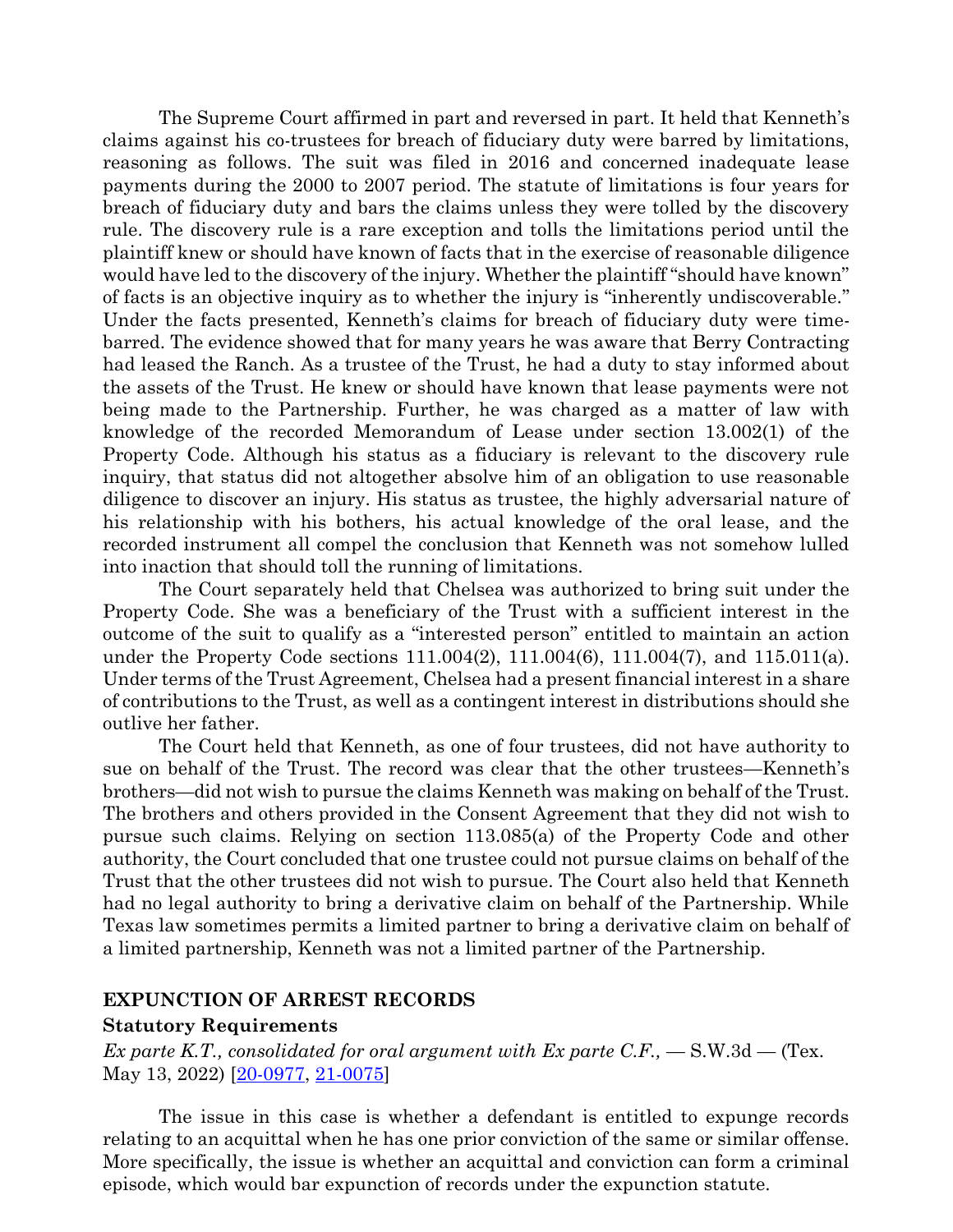The material facts in each case are undisputed and essentially identical: Respondents K.T. and C.F. each has one misdemeanor DWI conviction and, more than three years later, one subsequent misdemeanor DWI acquittal. Both respondents filed petitions in the relevant trial court requesting expunction of the arrest records pertaining to their acquittals. Separate trial courts ordered expunction of each respondent's records over the Department of Public Safety's (the state) objections. The court of appeals in each case affirmed—over dissenting colleagues—but for different reasons.

The *K.T.* court of appeals held that an acquittal cannot constitute "commission" of an offense; thus, one conviction and one acquittal could not form a criminal episode. The *C.F.* court of appeals held that C.F. was entitled to expunction because C.F.'s two DWI offenses shared no common or continuing fact pattern, did not lend themselves to joint prosecution, and could not share a concurrent sentence. So, they did not form a criminal episode. The state petitioned the Supreme Court for review in both cases, arguing that respondents were not entitled to expunction because (1) an acquittal, for purposes of expunction, constitutes a committed offense that can form a criminal episode and that (2) same or similar offenses do not need to be temporally proximate to form a criminal episode. Respondents argued that they were entitled to expunction because two convictions are required to form a criminal episode.

The Supreme Court held that respondents were entitled to expunction because an acquittal does not constitute a "commission of an offense" and so cannot form a criminal episode. Accordingly, the Court did not reach the issue of whether offenses separated by a few years could still form a criminal episode. The Court held an acquittal cannot be a part of a criminal episode because only committed offenses can be part of a criminal episode. It reasoned the plain meaning of "commission" requires the act of "committing, doing, performing, or perpetrating" and that an acquittal illustrates the state failed, rather than succeeded, in showing such a "commission." The Court concluded that to interpret an offense resulting in acquittal as a commission would contradict the plain meaning of "commission." The Court also rejected respondents' argument that "commission of an offense" only included convictions. The Court looked to a nearby statutory provision for context and concluded it contemplated offenses subject to prosecution as eligible to forming a criminal episode. The Court thus held that a criminal episode could include more than just convictions. The Court affirmed the judgments of both courts of appeals.

Justice Boyd filed a dissent, stating he would have reversed the courts of appeals' judgments. He would have held that acquittals could be part of a criminal episode. He also would have held that two offenses could form a criminal episode even if they were committed years apart from each other because offenses do not need to be temporally related to form an episode. Thus, in Justice Boyd's view, respondents were not entitled to expunction because their acquittal and conviction formed a criminal episode.

#### **CONSTITUTIONAL LAW**

#### **Due Course of Law**

*Mitchell v. MAP Resources, Inc.,* - S.W.3d - (Tex. May 13, 2022) [\[21-0124\]](https://search.txcourts.gov/Case.aspx?cn=21-0124&coa=cossup)

At issue in this case was whether service by posting in a 1999 tax delinquency suit violated a defendant's procedural due process rights and rendered the subsequent default judgment and sale of her mineral interest void.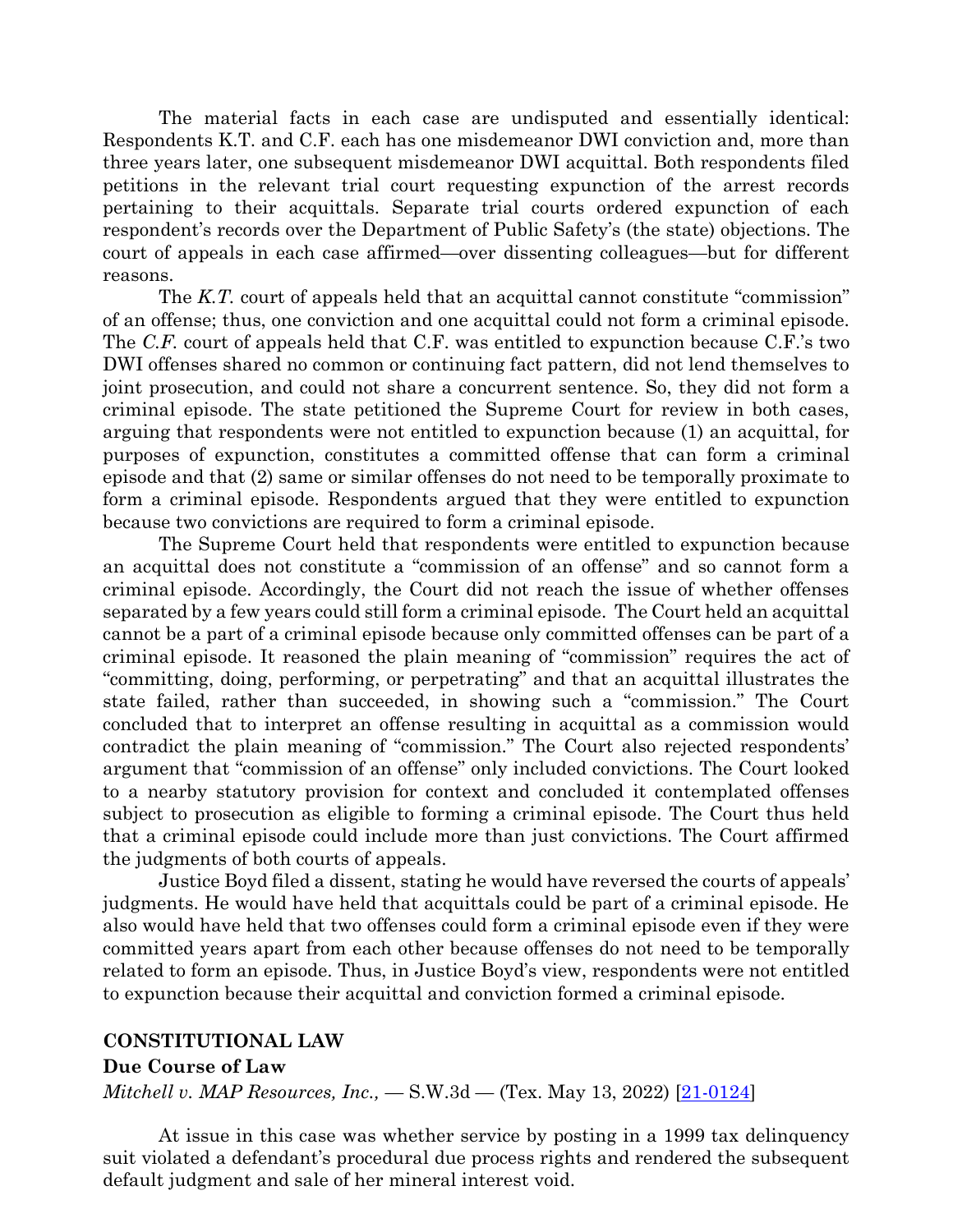Elizabeth Mitchell, who died in 2009, was the owner of a mineral interest in property in Reeves County. In 2015, her heirs sued challenging a 1999 default judgment foreclosing a tax lien on Elizabeth's interest. They alleged that the 1999 judgment was void because Elizabeth was not properly served with notice of the underlying suit, and thus the judgment violated her constitutional right to procedural due process. The Mitchells argued that the taxing authorities did not attempt to serve Elizabeth personally in the suit, despite the fact that her name and address were available in publicly recorded warranty deeds, and this violated her due process rights. Respondents, MAP Resources and other current owners of the mineral interest who purchased the property at a tax sale or later acquired an interest in it, argued that those deeds and records could not be properly considered in the Mitchells' collateral attack because they were evidence extrinsic to the record of the underlying suit. The trial court granted summary judgment for MAP and ordered that the Mitchells take nothing. A divided court of appeals affirmed.

The Mitchells appealed to the Supreme Court, which reversed the court of appeals' judgment. First, the Court held that in a collateral attack on a default judgment, contact information available in deed and tax records may be considered in deciding whether service by posting satisfied due process. Following its and the Supreme Court of the United States' due process cases, the Court concluded that Rule 117a of the Texas Rules of Civil Procedure, which governs service of citation on defendants in suits for delinquent ad valorem taxes, requires that a party seeking to serve a defendant by publication must conduct a diligent inquiry into the defendant's whereabouts first, and a diligent inquiry would include a search of relevant public records. Accordingly, when public records contain the address of a defendant served by publication or posting, a court hearing a collateral attack on a judgment may consider that evidence in deciding whether service complied with the constitutional demands of due process.

The Court then considered whether the record established a jurisdictional defect and concluded that it did. The record showed that the taxing authorities did not comply with the requirements of Rule 117a or the constitutional requirements of due process because Elizabeth was not personally served, despite the availability of her address in public records. The Court held that the record underlying the 1999 judgment demonstrated that the taxing authorities' service of Elizabeth was insufficient to satisfy the requirements of due process. The Court reversed the court of appeals' judgment for MAP and rendered partial summary judgment that the court hearing the tax foreclosure suit did not acquire personal jurisdiction over Elizabeth. It remanded the remaining issues in the case, including some of MAP's defenses that were not properly on appeal, to the trial court for further proceedings.

## **MEDICAL LIABILITY**

#### **Sufficiency of the Evidence**

*Pediatrics Cool Care v. Thompson,* — S.W.3d — (May 13, 2022) [\[21-0238\]](https://search.txcourts.gov/Case.aspx?cn=21-0238&coa=cossup)

At issue in this case is whether there was legally sufficient evidence to support a jury's finding that a doctor's negligence caused a teen's suicide.

Accompanied by her mother, A.W. visited her pediatrician to address feelings of depression. After a brief consultation, a physician assistant prescribed Celexa, an antidepressant. Five months later, A.W. committed suicide. A.W.'s parents sued the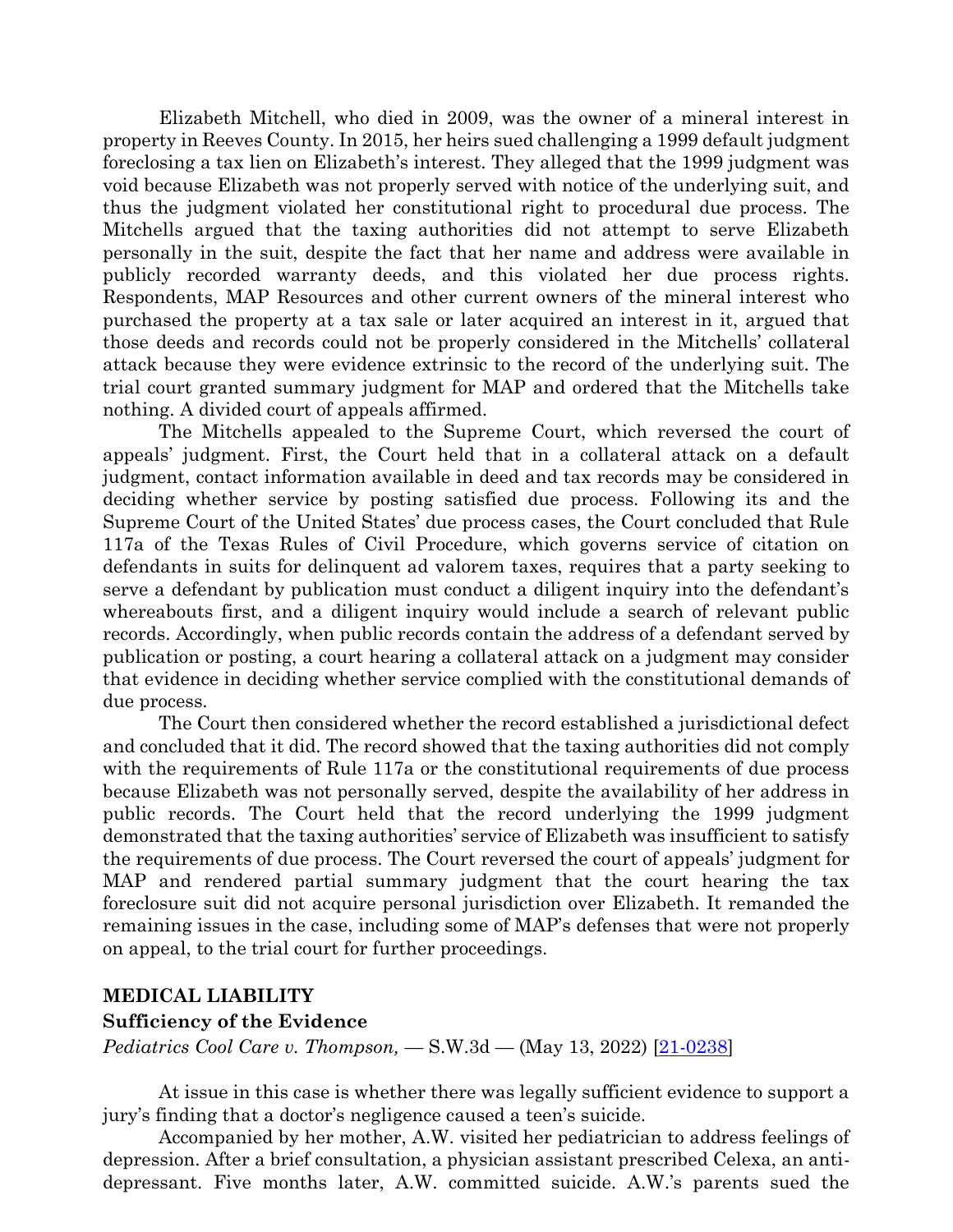pediatrician and the physician assistant for negligence and presented evidence that the care A.W. received fell below the standard. On the issue of causation, the parents presented a psychiatric expert, who testified that, had the physician assistant asked A.W. additional questions and interviewed A.W. outside her mother's presence, A.W.'s answers "would have created pathways towards treatment options." If the providers had followed up with A.W., as they should have, and if A.W. had accepted further treatment, the expert testified that A.W. more likely than not would still be alive.

The jury found that the pediatrician and the physician assistant had proximately caused A.W.'s death. The court of appeals affirmed, holding that the providers' negligence was a substantial factor in bringing about A.W.'s death. Though the jury charge gave the standard proximate cause instruction, the court of appeals declined to assess whether the providers' negligence was a cause in fact, or but-for cause, of A.W.'s death, citing *Bustamante v. Ponte*, 529 S.W.3d 447, 457 (Tex. 2017).

The Court reversed, holding that *Bustamante* did not eliminate but-for causation. *Bustamante* stands for the proposition that, when the negligent acts of multiple providers are so concurrent that they cannot be examined in isolation, the correct approach is to consider whether each provider's individual negligence is a substantial factor in the injury *and* whether the combined negligence was a but-for cause of the injury. The Court reaffirmed the causation standard it set forth in two earlier cases holding that medical negligence was not a but-for cause of a patient's suicide.

Applying the correct standard, the Court held that the parents did not provide legally sufficient evidence that the providers' combined negligence was a but-for cause of A.W.'s death. The expert's testimony relied on assumptions not found or contradicted by facts in the record, including about whether A.W. had suicidal thoughts at the time of her visit and would have disclosed such thoughts had she been asked the right questions, despite the evidence that A.W. had never disclosed suicidal thoughts to anyone. The expert also assumed that A.W. would have accepted treatment, despite evidence that A.W. had declined counseling. The expert conceded that even if the providers had not been negligent, A.W. might still have committed suicide. Finally, the expert did not exclude the possibility suggested by the providers' expert—that A.W.'s suicide, like many teenage suicides, was a spontaneous, impulsive, and thus unpreventable act. The Court rendered judgment that the parents take nothing.

Justice Busby joined the majority opinion and issued a concurring opinion suggesting that plaintiffs in future suicide cases might request that the ordinary causation standard be tailored to account for the limitations of psychiatric science and highlighting the administrative and criminal remedies available to address medical negligence.

Justice Boyd dissented, joined by Justice Lehrmann. The dissent agreed on the causation standard but argued that the parents' expert testimony was legally sufficient evidence that A.W. would still be alive but for the providers' negligence, based on the expert's 30-plus years of successfully treating adolescent patients presenting with depression as sufficient basis for his statements about what A.W. would have said or done if her care had been different.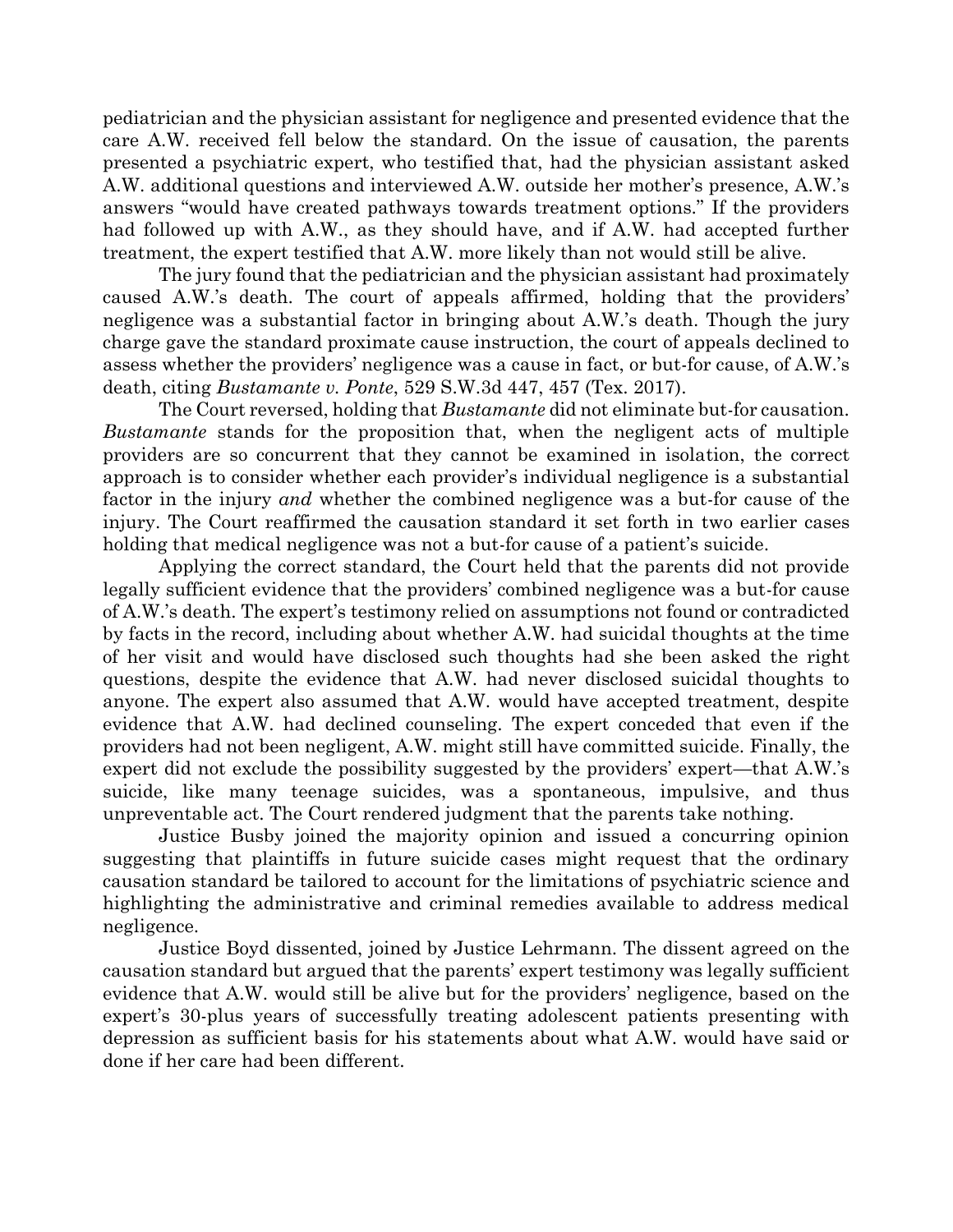# **APPELLATE PROCEDURE**

### **Appellate Deadlines, TRAP 41.3,** *stare decisis*

*Mitschke v. Borromeo & Blackjack Ranch L.L.E., LLC,* — S.W.3d — (Tex. May 13, 2022) [\[21-0326,](https://search.txcourts.gov/Case.aspx?cn=21-0326&coa=cossup) [21-0331\]](https://search.txcourts.gov/Case.aspx?cn=21-0331&coa=cossup).

This case answers two questions about appellate procedure. First, it answers a question about transferred cases. The Supreme Court can equalize dockets by transferring cases. *See* Tex. Gov't Code § 73.001. In transferred cases, Texas Rule of Appellate Procedure 41.3 directs transferee courts to use transferor-court case law. If there is a conflict within transferor-court case law, how does the transferee court resolve it? The Court directs a transferee court to follow the rule of orderliness and apply the earlier decision in the conflict. Second, it answers a question about appellate deadlines. After a trial court severs a case, there are now two cause numbers. If a party files a motion for new trial in the incorrect cause number but the motion is otherwise proper, does that motion extend the appellate deadlines under Rule 26.1? Under the facts here, the Court answers yes.

Mitschke's son died in an all-terrain vehicle accident. Later Mitschke sued Borromeo, Blackjack, and several other defendants for negligent entrustment, negligent training and supervision, and negligent undertaking. Opposing those claims, Borromeo and Blackjack successfully moved for summary judgment, then moved to sever. The trial court granted the severance motion. Severing made the prior summary judgment order a final, appealable order. Mitschke moved for a new trial to extend the appellate deadlines.

When Mitschke moved for a new trial, he did so in the original cause rather than the severed cause. In an effort to save the cases, Mitschke filed a notice of appeal in both causes three days before the would-be extended deadlines. On appeal, the Supreme Court transferred the case under Texas Rule of Appellate Procedure 41.3 from the Third Court of Appeals to the Seventh. The Seventh asked the parties to brief the possible jurisdictional defect of a late appeal. In addressing timeliness, the parties revealed conflicting case law in the Third Court. The Seventh Court dutifully decided later Third Court precedent should control and dismissed the case for want of jurisdiction.

The Supreme Court of Texas granted review, then reversed and remanded for proceedings on the merits. The Court first gave guidance for how courts of appeals should handle conflicting precedent under Rule 41.3. The court held that normal *stare decisis* principles apply, so the Seventh Court ought to have picked the earlier Third Court precedent unless there was some intervening change in the law by a higher court—including the Third Court sitting en banc—or legislative change.

Next, the Court held Mitschke's motion for new trial extended both the trial court's plenary power under Texas Rule of Civil Procedure 329b and the appellate timelines under Rule 26.1(a). The Court recognized a long line of cases that require reading the rules of appellate and civil procedure to find jurisdiction and reach the merits. It also recognized *Philbrook v. Berry*, 693 S.W.2d 378 (Tex. 1985) (orig. proceeding) (per curiam) to be contrary to that line of cases. It then undertook a *stare decisis* analysis of *Philbrook* and decided that the case should be overruled. Still, the Court appreciated the Seventh Court's candor and analysis.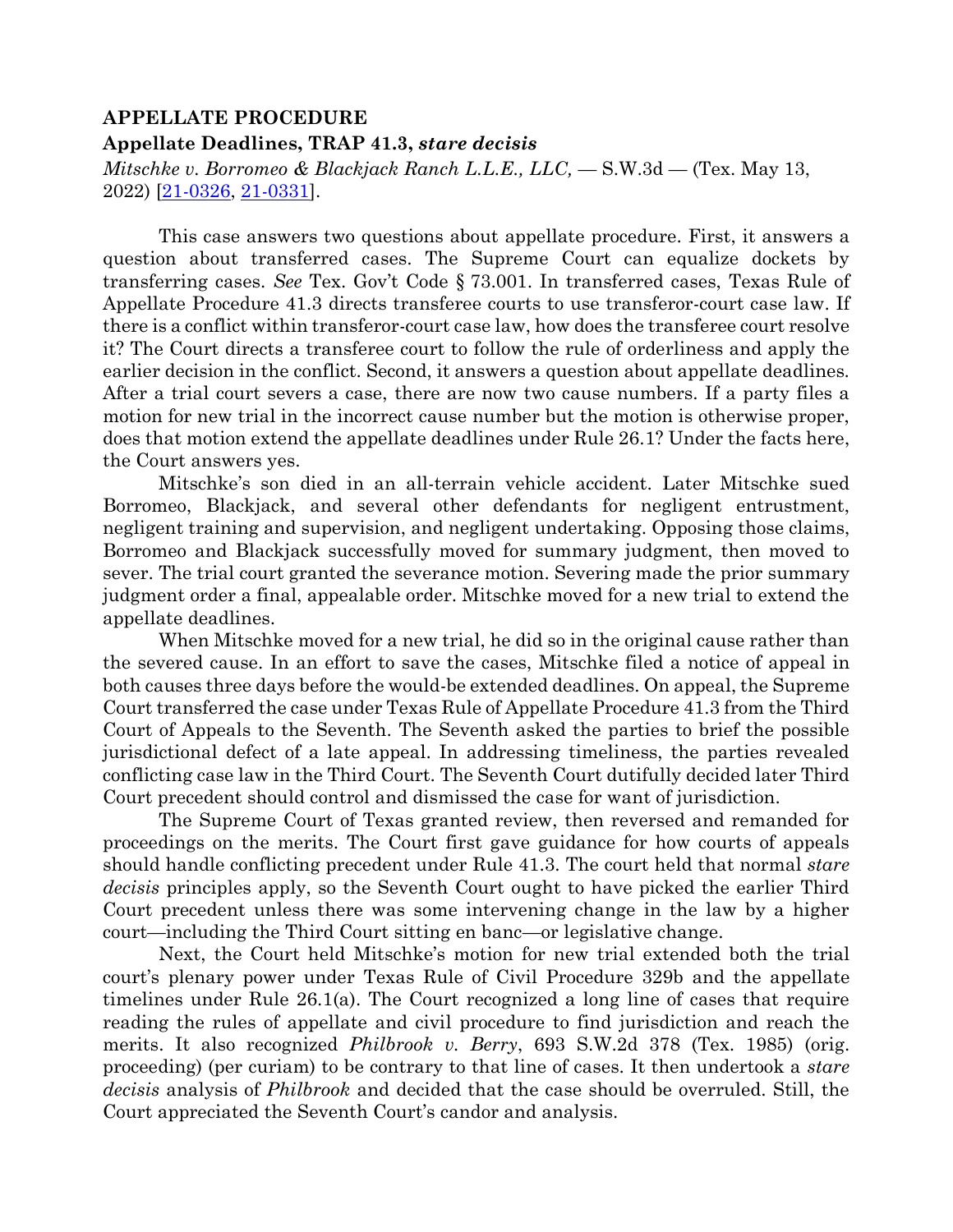## **FAMILY LAW Investigation of Child Abuse**

*In re Abbott, — S.W.3d —* (Tex. May 13, 2022) [22-0229]

At issue in this case was the extent of a court of appeals' authority to protect parties' interests during an interlocutory appeal under Texas Rule of Civil Procedure 29.3.

On February 18, 2022, the Texas attorney general issued an opinion letter concluding that certain "'sex change' procedures and treatments . . . when performed on children, can legally constitute child abuse under several provisions of chapter 261 of the Texas Family Code." The governor then sent a letter to the Texas Department of Family and Protective Service (DFPS) stating that "a number of so-called 'sex change' procedures constitute child abuse under existing Texas law" and instructed "DFPS and all other state agencies" to "follow the law as explained in" the attorney general's opinion. DFPS issued a media statement that it would follow the governor's instructions.

Parents of a child diagnosed with gender dysphoria and a doctor who treats such children sued the governor, the DFPS commissioner, and DFPS, challenging the governor's and DFPS's statements. The district court granted plaintiffs a temporary injunction that restrained the defendants from: "(1) taking any actions against plaintiffs based on the governor's and DFPS rule . . . as well as Attorney General Paxton's opinion;" "(2) investigating reports in the state of Texas against any and all persons based solely on alleged child abuse . . . where the only grounds for the purported abuse or neglect are either the facilitation or provision of gender-affirming medical treatment or the fact that the minors are transgender, gender transitioning, or receiving or being prescribed gender-affirming medical treatment;" "(3) prosecuting or referring for prosecution such reports;" and "(4) imposing reporting requirements on persons in the state of Texas who are aware of others who facilitate" the above actions.

The state filed an interlocutory appeal, which automatically superseded the district court's injunction. The court of appeals reinstated the injunction under its authority in Texas Rule of Appellate Procedure 29.3 to "make any temporary orders necessary to preserve the parties' rights until disposition of the appeal." The state petitioned the Supreme Court for mandamus relief from the injunction.

The Supreme Court granted partial relief. The Court first clarified that neither the governor nor the attorney general could bind DFPS's investigatory authority. The Court then granted mandamus relief as to the parts of the court of appeals' order that purported to bind nonparties, reasoning such an injunction was outside of the court of appeals' authority to protect parties' rights under rule 29.3. The Court also granted mandamus relief as to the parts of the court of appeals' order binding the governor, as the governor does not have authority to investigate, prosecute, or impose reporting requirements regarding child abuse allegations. Lastly, the Court denied the state relief as to the order's impact on the plaintiffs.

Justice Lehrmann filed a concurring opinion. The concurrence agreed with the Court's opinion and judgment but highlighted the narrow scope of the Court's partial grant of mandamus relief, particularly its lack of effect on the merits of the underlying suit. The concurrence also viewed the scope of the court of appeals' order as narrower than the state presented. The concurrence viewed the injunction as returning DFPS's investigative policies to the status quo which the concurrence reasoned implicated